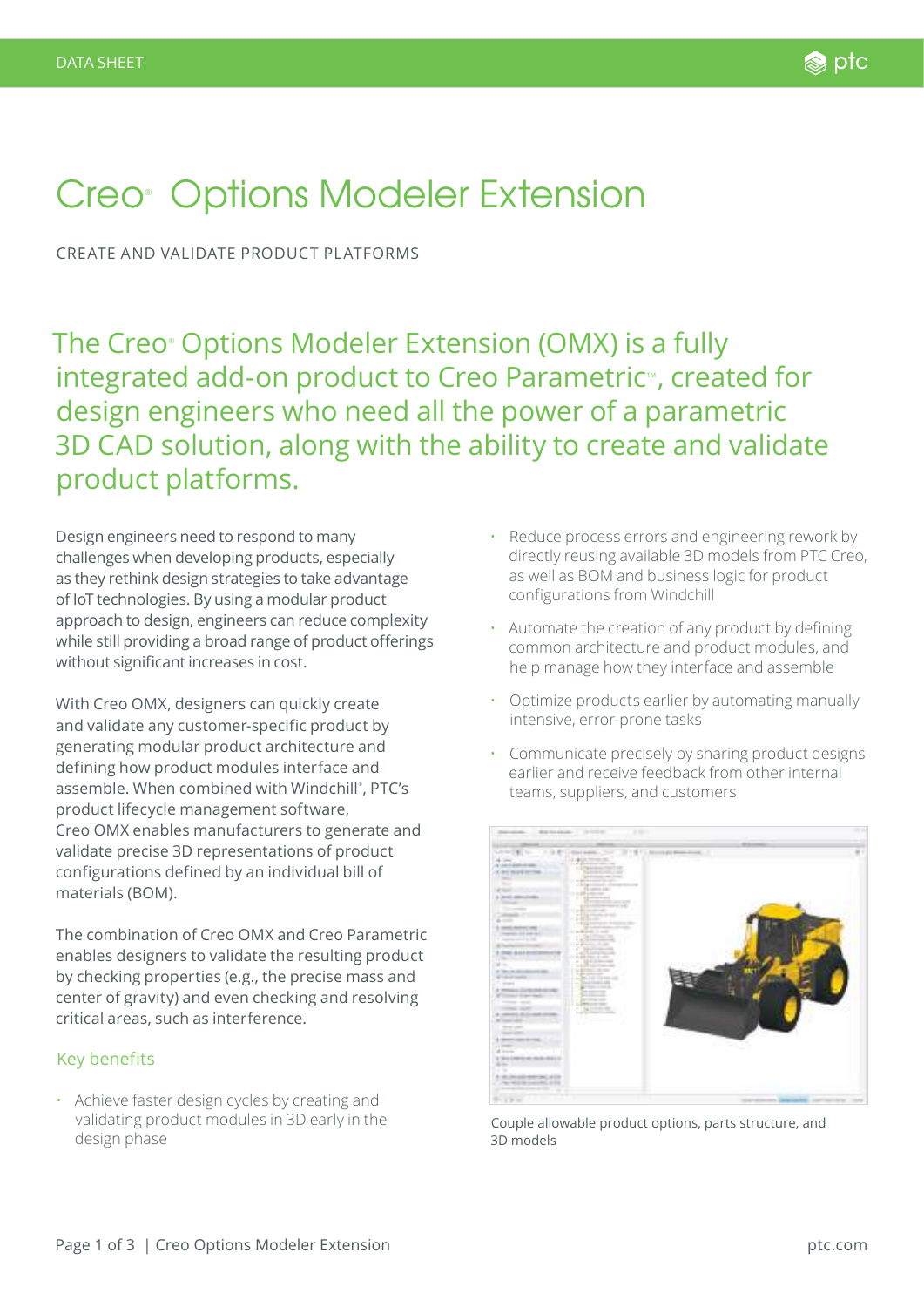### Capabilities and specifications

- Fully visualize and validate the modular product architecture
- View and interact with all relevant information in one integrated environment:
	- Modular product architecture
	- 3D models
- Select from available product modules and precisely visualize the resulting product in 3D
- Flexibly create and change the modular product architecture
	- Create the modular product architecture through a top-down or bottom-up design approach:
	- **Top-Down:** Ideal for creating new products. Create the top-level modular product architecture independent of individual modules and models\*
	- **Bottom-Up:** Ideal for adding new product modules to existing products. Create individual modules independent of the top-level product architecture
- Create new modular product architectures by reusing existing products:
	- From CAD, directly use existing parts and assemblies from Creo
	- From PLM, directly use individual BOM\*
- Change, add, or remove module variants from the modular product architecture
- Accelerate assembly in 3D
- Define interfaces and assembly tags to make module variants interchangeably
- Create configurable modules to easily manage multiple options



Create configurable modules to easily manage multiple options

- Generate any modular product as a precise 3D representation; in Creo Parametric, validate mass, center of gravity, interference, and other critical areas
- Use the resulting 3D model for downstream activities such as simulation and manufacturing
- Leverage existing BOM

\* Requires Windchill

#### The Creo Advantage

Creo is a 3D CAD solution that helps you build better products faster by accelerating product innovation, reusing the best of your design and replacing assumptions with facts. Go from the earliest phases of product design to a smart, connected product with Creo. And with augmented reality in each seat of Creo, everyone can easily visualize your designs. In the fast-changing world of the Industrial IoT, no other company can get you to substantial value as quickly and effectively as PTC.